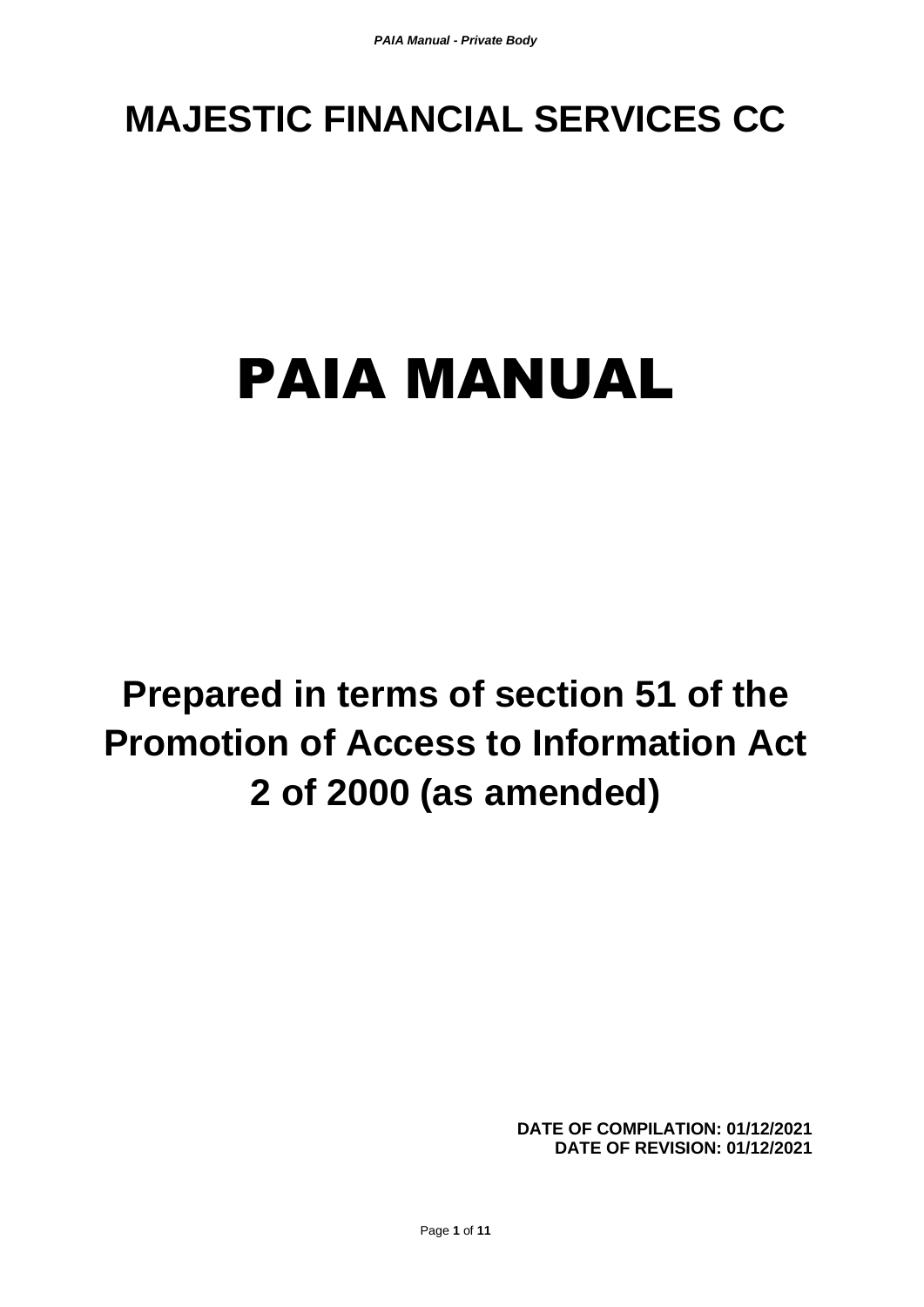# **TABLE OF CONTENTS**

| <b>LIST OF ACRONYMS AND ABBREVIATIONS</b>                                                                | 3            |
|----------------------------------------------------------------------------------------------------------|--------------|
| <b>PURPOSE OF PAIA MANUAL</b>                                                                            | 3            |
| <b>KEY CONTACT DETAILS FOR ACCESS TO INFORMATION OF MFS</b>                                              | 4            |
| GUIDE ON HOW TO USE PAIA & HOW TO OBTAIN ACCESS TO THE GUIDE                                             | 5            |
| <b>CATEGORIES OF RECORDS OF MFS WHICH ARE AVAILABLE</b>                                                  |              |
| <b>WITHOUT A PERSON HAVING TO REQUEST ACCESS</b>                                                         | 8            |
| <b>DESCRIPTION OF THE RECORDS OF MFS WHICH ARE AVAILABLE</b><br>IN ACCORDANCE WITH ANY OTHER LEGISLATION | 8            |
| <b>DESCRIPTION OF THE SUBJECTS ON WHICH THE BODY HOLDS</b>                                               |              |
| <b>RECORDS AND CATEGORIES OF RECORDS HELD ON EACH SUBJECT</b>                                            |              |
| BY MAJESTIC FINANCIAL SERVICES CC                                                                        | 9            |
| <b>PROCESSING OF PERSONAL INFORMATION</b>                                                                | $\mathbf{9}$ |
| <b>AVAILABILITY OF THE MANUAL</b>                                                                        | 10           |
| <b>UPDATING OF THE MANUAL</b>                                                                            | 11           |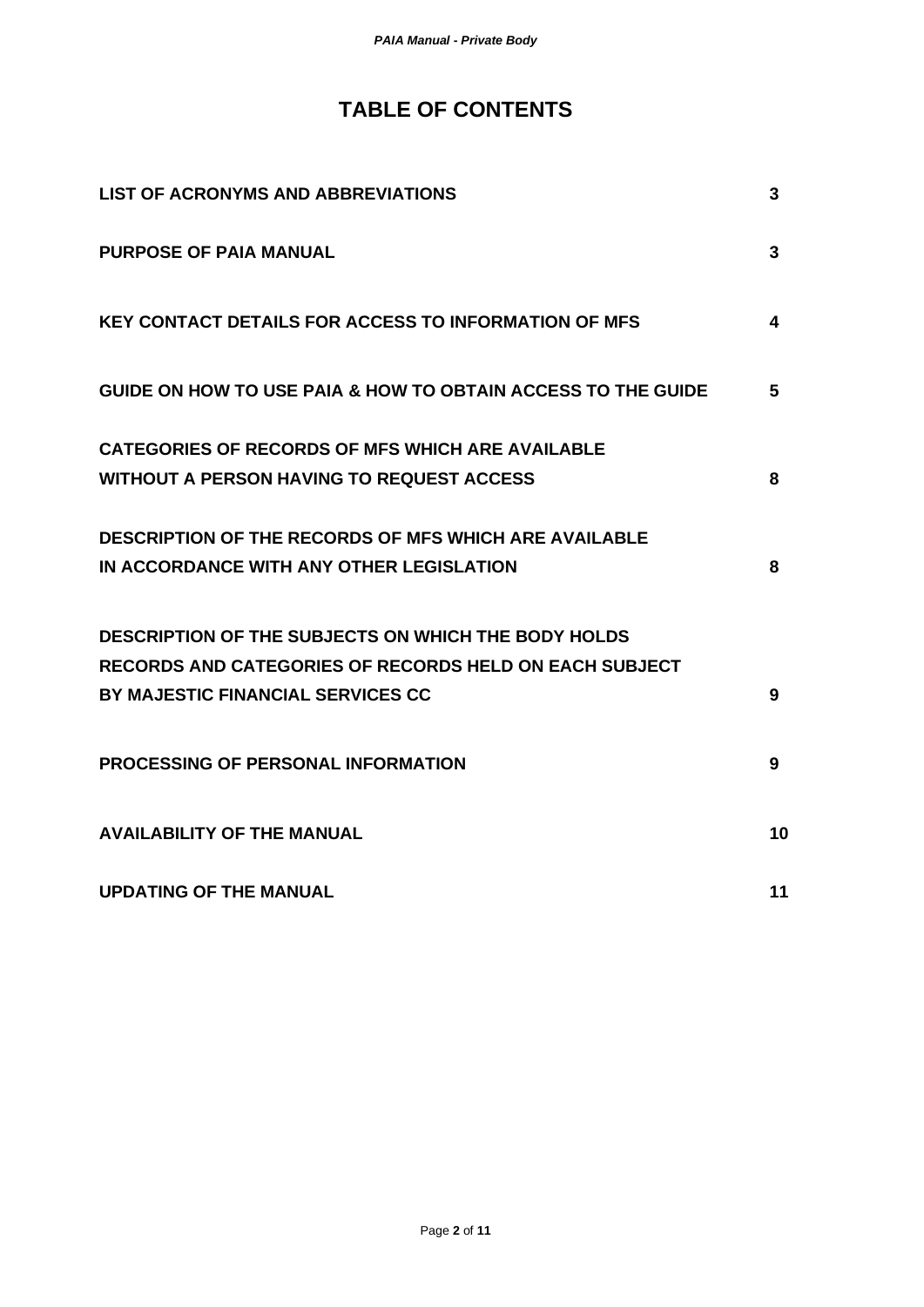#### **1. LIST OF ACRONYMS AND ABBREVIATIONS**

#### **NB: please insert relevant applicable acronyms and abbreviations**

| 1.1 | MFS             | <b>Majestic Financial Services CC</b>                               |
|-----|-----------------|---------------------------------------------------------------------|
|     | 1.2 "CEO"       | <b>Chief Executive Officer</b>                                      |
| 1.3 | "DIO"           | Deputy Information Officer;                                         |
|     | 1.4 "IO"        | Information Officer;                                                |
|     | 1.5 "Minister"  | Minister of Justice and Correctional Services;                      |
|     | 1.6 "PAIA"      | Promotion of Access to Information Act No. 2 of 2000(as<br>Amended; |
|     | 1.7 "POPIA"     | Protection of Personal Information Act No.4 of 2013;                |
|     | 1.8 "Regulator" | Information Regulator; and                                          |
| 1.9 | "Republic"      | Republic of South Africa                                            |

#### **2. PURPOSE OF PAIA MANUAL**

This PAIA Manual is useful for the public to-

- 2.1 check the categories of records held by a body which are available without a person having to submit a formal PAIA request;
- 2.2 have a sufficient understanding of how to make a request for access to a record of the body, by providing a description of the subjects on which the body holds records and the categories of records held on each subject;
- 2.3 know the description of the records of the body which are available in accordance with any other legislation;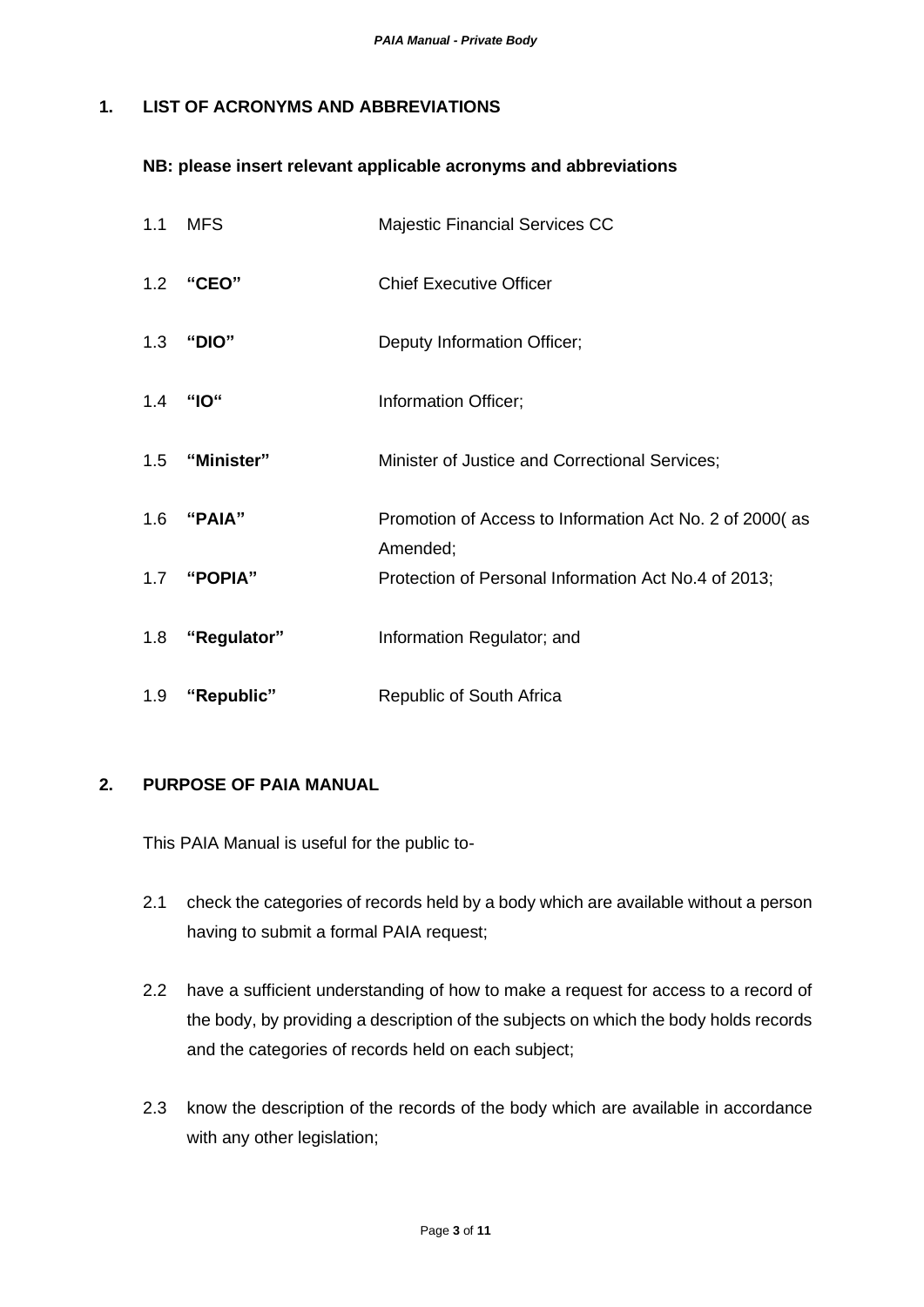- 2.4 access all the relevant contact details of the Information Officer and Deputy Information Officer who will assist the public with the records they intend to access;
- 2.5 know the description of the guide on how to use PAIA, as updated by the Regulator and how to obtain access to it;
- 2.6 know if the body will process personal information, the purpose of processing of personal information and the description of the categories of data subjects and of the information or categories of information relating thereto;
- 2.7 know the description of the categories of data subjects and of the information or categories of information relating thereto;
- 2.8 know the recipients or categories of recipients to whom the personal information may be supplied;
- 2.9 know if the body has planned to transfer or process personal information outside the Republic of South Africa and the recipients or categories of recipients to whom the personal information may be supplied; and
- 2.10 know whether the body has appropriate security measures to ensure the confidentiality, integrity and availability of the personal information which is to be processed.

# **3. KEY CONTACT DETAILS FOR ACCESS TO INFORMATION OF MAJESTIC FINANCIAL SERVICES CC**

#### 3.1. **Chief Information Officer**

| Name:       | Malcolm James Taylor    |
|-------------|-------------------------|
| Tel:        | 011-504-1200            |
| Email:      | malcolmt@majestic.co.za |
| Fax number: | 086-557-8416            |

3.2. Deputy Information Officer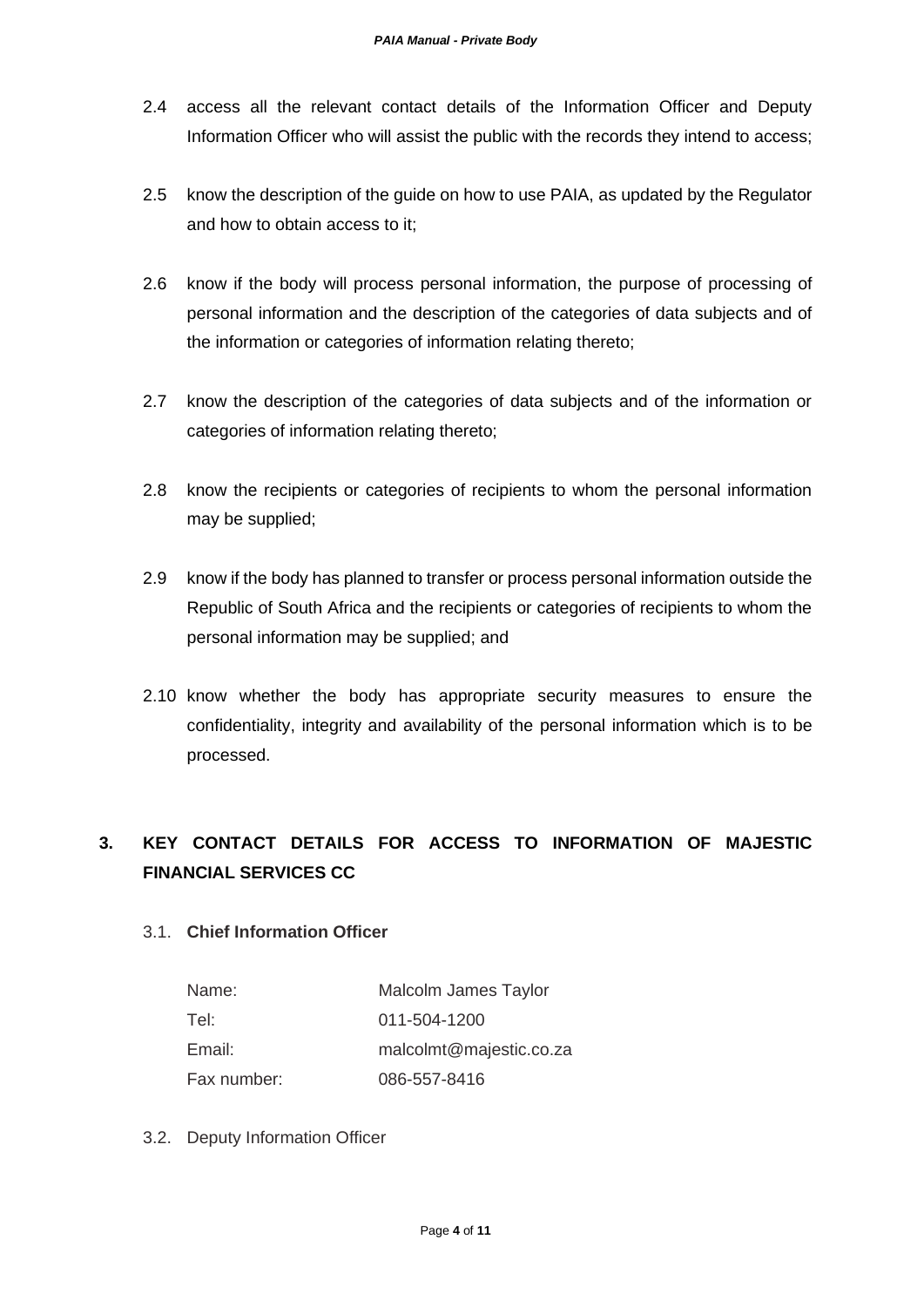| Name:       | David Robert Brewer    |
|-------------|------------------------|
| Tel:        | 011-504-1200           |
| Email:      | dbrewer@majestic.co.za |
| Fax Number: | 086-557-8416           |

- 3.3 Access to information general contacts
	- Email: *mfsinfo@majestic.co.za*

#### 3.4 **National or Head Office**

| P O Box 67096                   |
|---------------------------------|
| <b>Bryanston</b>                |
| 2021                            |
|                                 |
| 424 York Avenue, Ferndale, 2194 |
|                                 |
| 011-504-1200                    |
| mfsinfo@majestic.co.za          |
|                                 |
| www.majestic.co.za              |
|                                 |

#### **4. GUIDE ON HOW TO USE PAIA AND HOW TO OBTAIN ACCESS TO THE GUIDE**

- 4.1. The Regulator has, in terms of section 10(1) of PAIA, as amended, updated and made available the revised Guide on how to use PAIA ("Guide"), in an easily comprehensible form and manner, as may reasonably be required by a person who wishes to exercise any right contemplated in PAIA and POPIA.
- 4.2. The Guide is available in each of the official languages and in braille.
- 4.3. The aforesaid Guide contains the description of-
	- 4.3.1. the objects of PAIA and POPIA;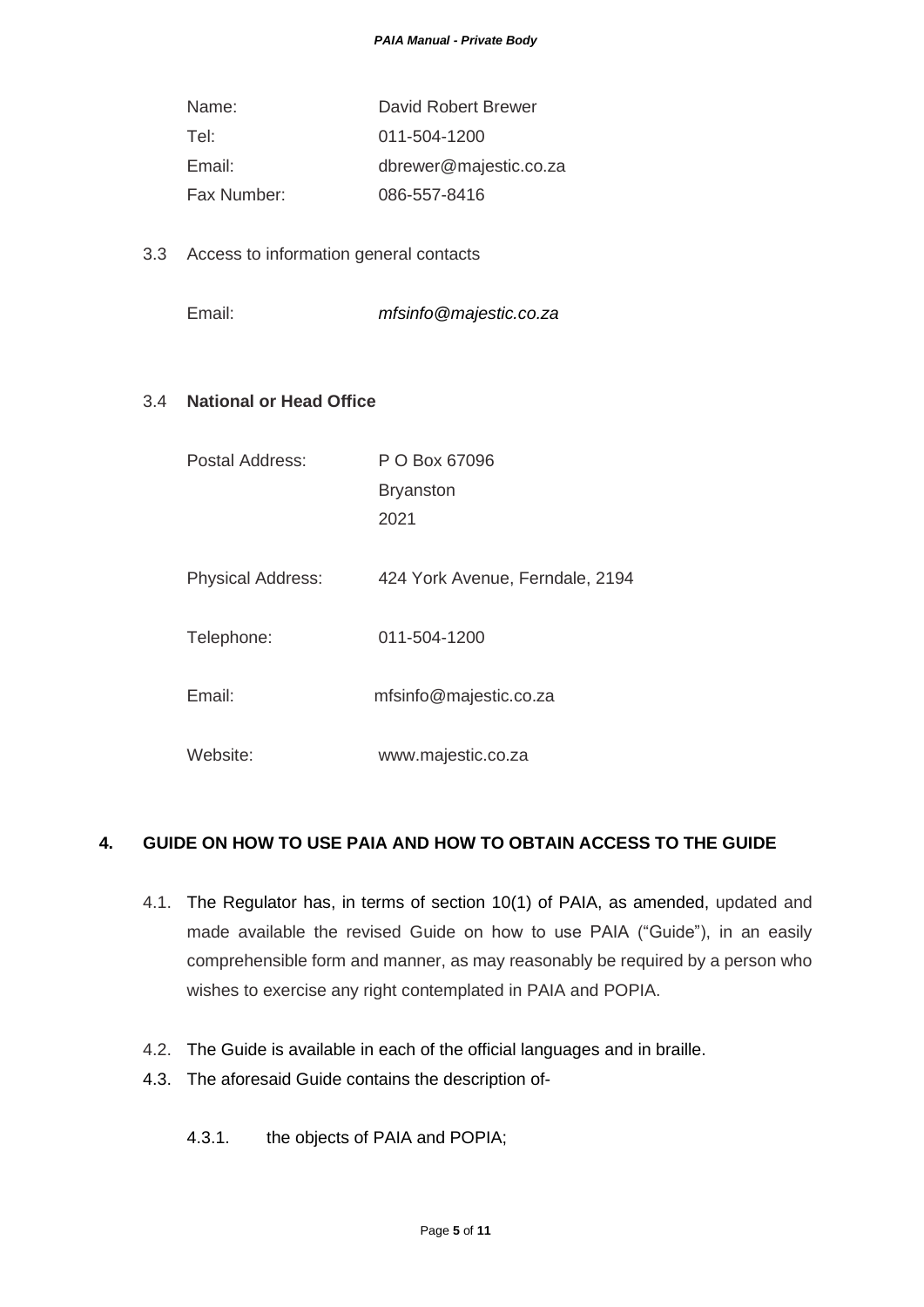- 4.3.2. the postal and street address, phone and fax number and, if available, electronic mail address of-
	- 4.3.2.1. the Information Officer of every public body, and
	- 4.3.2.2. every Deputy Information Officer of every public and private body designated in terms of section  $17(1)$  of PAIA<sup>1</sup> and section 56 of POPIA<sup>2</sup>;
- 4.3.3. the manner and form of a request for-
	- 4.3.3.1. access to a record of a public body contemplated in section 11 $3$ ; and
	- 4.3.3.2. access to a record of a private body contemplated in section 50<sup>4</sup> ;
- 4.3.4. the assistance available from the IO of a public body in terms of PAIA and POPIA;
- 4.3.5. the assistance available from the Regulator in terms of PAIA and POPIA;
- 4.3.6. all remedies in law available regarding an act or failure to act in respect of a right or duty conferred or imposed by PAIA and POPIA, including the manner of lodging-
	- 4.3.6.1. an internal appeal;

<sup>1</sup> Section 17(1) of PAIA- *For the purposes of PAIA, each public body must, subject to legislation governing the employment of personnel of the public body concerned, designate such number of persons as deputy information officers as are necessary to render the public body as accessible as reasonably possible for requesters of its records.*

*<sup>2</sup> Section 56(a) of POPIA- Each public and private body must make provision, in the manner prescribed in section 17 of the Promotion of Access to Information Act, with the necessary changes, for the designation of such a number of persons, if any, as deputy information officers as is necessary to perform the duties and responsibilities as set out in section 55(1) of POPIA.*

*<sup>3</sup> Section 11(1) of PAIA- A requester must be given access to a record of a public body if that requester complies with all the procedural requirements in PAIA relating to a request for access to that record; and access to that record is not refused in terms of any ground for refusal contemplated in Chapter 4 of this Part.*

<sup>4</sup> *Section 50(1) of PAIA- A requester must be given access to any record of a private body if-*

*a) that record is required for the exercise or protection of any rights;*

*b) that person complies with the procedural requirements in PAIA relating to a request for access to that record; and*

*c) access to that record is not refused in terms of any ground for refusal contemplated in Chapter 4 of this Part.*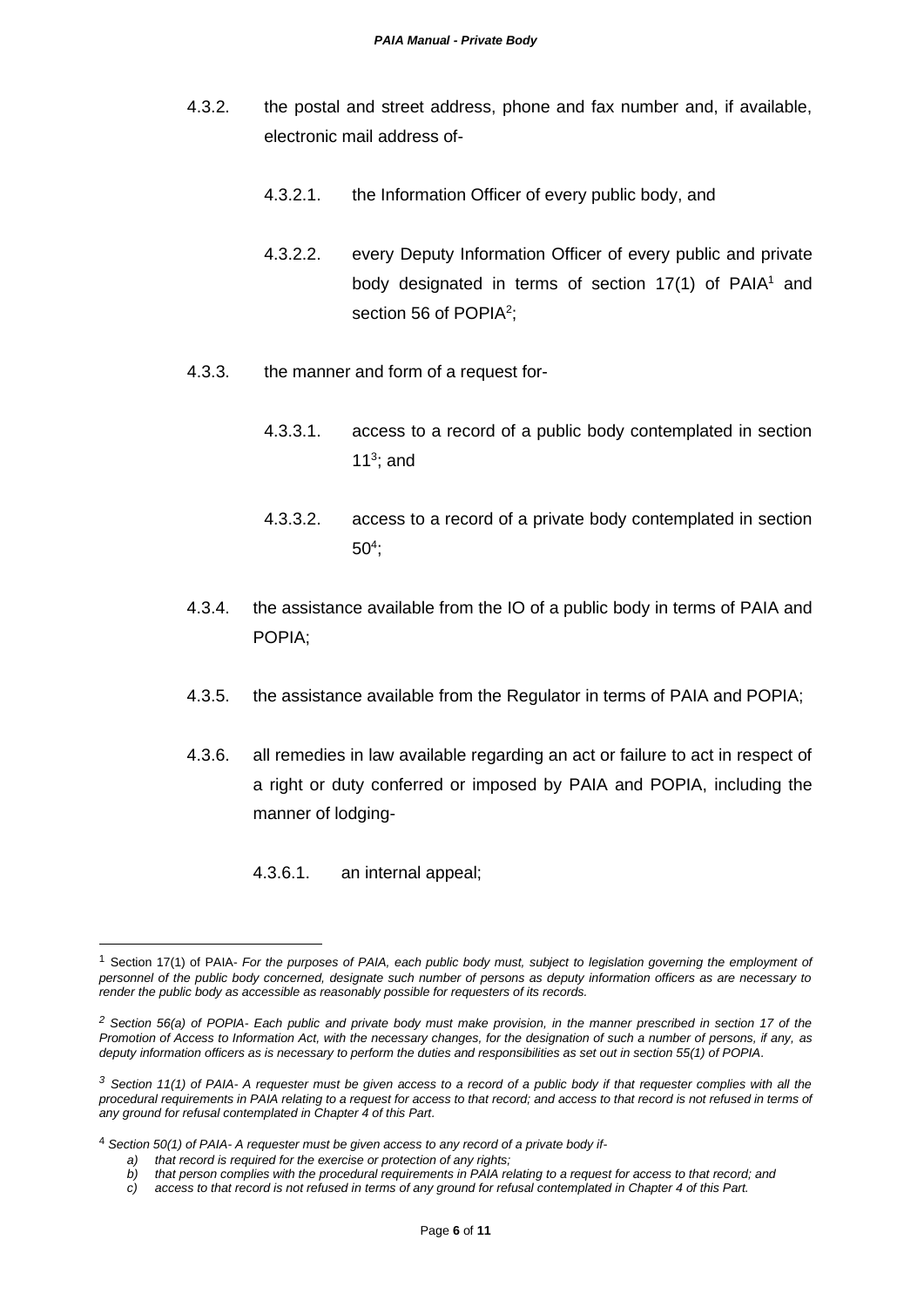- 4.3.6.2. a complaint to the Regulator; and
- 4.3.6.3. an application with a court against a decision by the information officer of a public body, a decision on internal appeal or a decision by the Regulator or a decision of the head of a private body;
- 4.3.7. the provisions of sections  $14<sup>5</sup>$  and  $51<sup>6</sup>$  requiring a public body and private body, respectively, to compile a manual, and how to obtain access to a manual;
- 4.3.8. the provisions of sections  $15<sup>7</sup>$  and  $52<sup>8</sup>$  providing for the voluntary disclosure of categories of records by a public body and private body, respectively;
- 4.3.9. the notices issued in terms of sections  $22^9$  and  $54^{10}$  regarding fees to be paid in relation to requests for access; and
- 4.3.10. the regulations made in terms of section 92<sup>11</sup>.
- 4.4. Members of the public can inspect or make copies of the Guide from the offices of the public and private bodies, including the office of the Regulator, during normal working hours.

*(c) any notice required by this Act;*

*<sup>5</sup> Section 14(1) of PAIA- The information officer of a public body must, in at least three official languages, make available a manual containing information listed in paragraph 4 above.*

*<sup>6</sup> Section 51(1) of PAIA- The head of a private body must make available a manual containing the description of the information listed in paragraph 4 above.*

*<sup>7</sup>Section 15(1) of PAIA- The information officer of a public body, must make available in the prescribed manner a description of the categories of records of the public body that are automatically available without a person having to request access*

*<sup>8</sup> Section 52(1) of PAIA- The head of a private body may, on a voluntary basis, make available in the prescribed manner a description of the categories of records of the private body that are automatically available without a person having to request access*

*<sup>9</sup> Section 22(1) of PAIA- The information officer of a public body to whom a request for access is made, must by notice require the requester to pay the prescribed request fee (if any), before further processing the request.*

<sup>10</sup> *Section 54(1) of PAIA- The head of a private body to whom a request for access is made must by notice require the requester to pay the prescribed request fee (if any), before further processing the request.*

*<sup>11</sup> Section 92(1) of PAIA provides that –"The Minister may, by notice in the Gazette, make regulations regarding-*

*<sup>(</sup>a) any matter which is required or permitted by this Act to be prescribed;*

*<sup>(</sup>b) any matter relating to the fees contemplated in sections 22 and 54;*

*<sup>(</sup>d) uniform criteria to be applied by the information officer of a public body when deciding which categories of records are to be made available in terms of section 15; and*

*<sup>(</sup>e) any administrative or procedural matter necessary to give effect to the provisions of this Act."*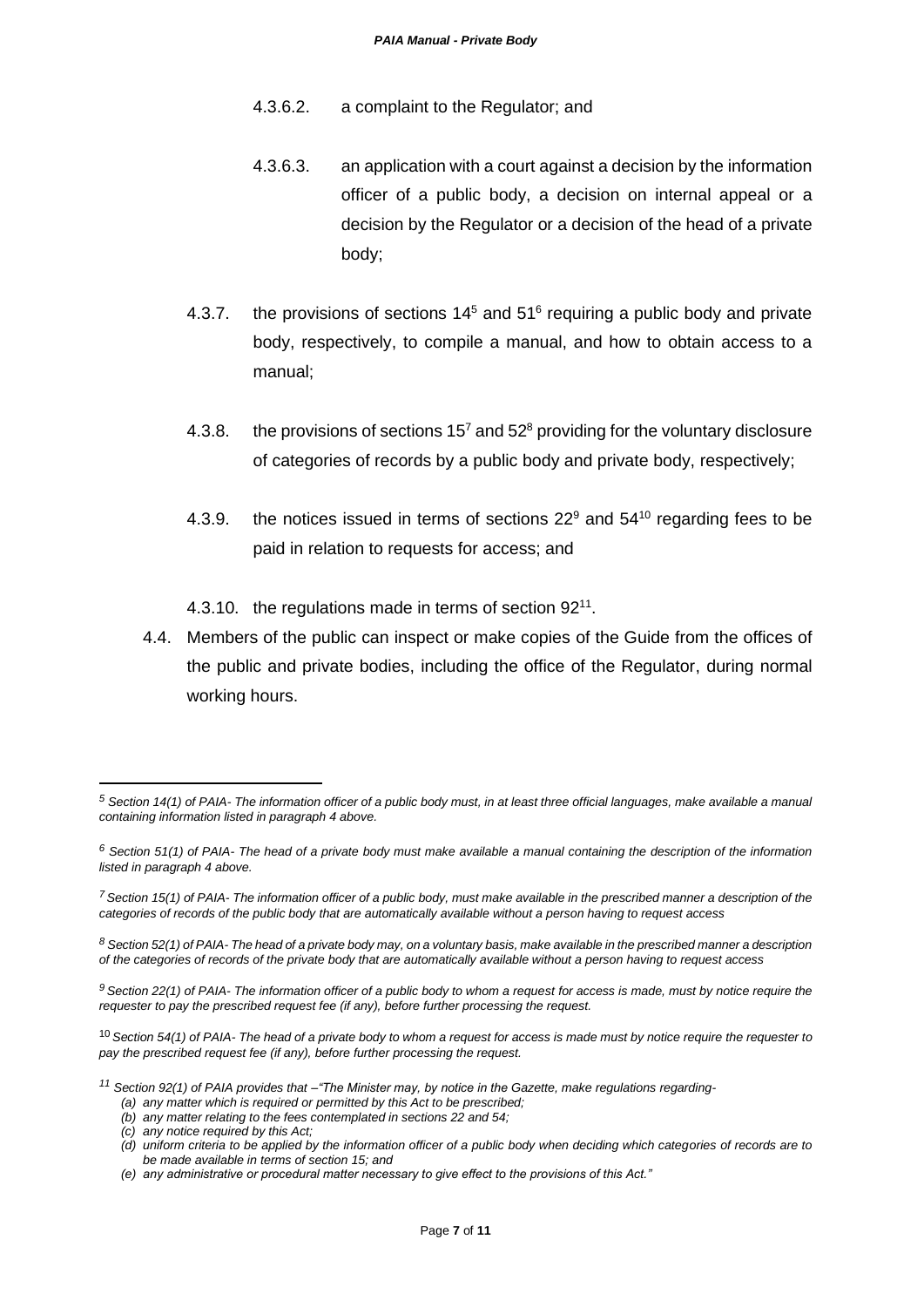- 4.5. The Guide can also be obtained-
	- 4.5.1. upon request to the Information Officer;
	- 4.5.2. from the website of the Regulator [\(https://www.justice.gov.za/inforeg/\)](https://www.justice.gov.za/inforeg/).
- 4.6 A copy of the Guide is also available in the following two official languages, for public inspection during normal office hours-
	- 4.6.1 English
	- 4.6.2 Afrikaans

# 5. **CATEGORIES OF RECORDS OF MAJESTIC FINANCIAL SERVICES CC WHICH ARE AVAILABLE WITHOUT A PERSON HAVING TO REQUEST ACCESS**

| <b>Category of records</b>  | <b>Types of the Record</b> | Available on<br>Website | Available<br>upon<br>request |
|-----------------------------|----------------------------|-------------------------|------------------------------|
| <b>Company Documents</b>    |                            |                         | Χ                            |
| <b>Compliance Documents</b> |                            |                         | Χ                            |

### **6. DESCRIPTION OF THE RECORDS OF MAJESTIC FINANCIAL SERVICES CC WHICH ARE AVAILABLE IN ACCORDANCE WITH ANY OTHER LEGISLATION**

| <b>Category of Records</b>  | <b>Applicable Legislation</b>                       |
|-----------------------------|-----------------------------------------------------|
| Memorandum of incorporation | Companies Act 71 of 2008                            |
| <b>PAIA Manual</b>          | Promotion of Access to Information Act 2 of<br>2000 |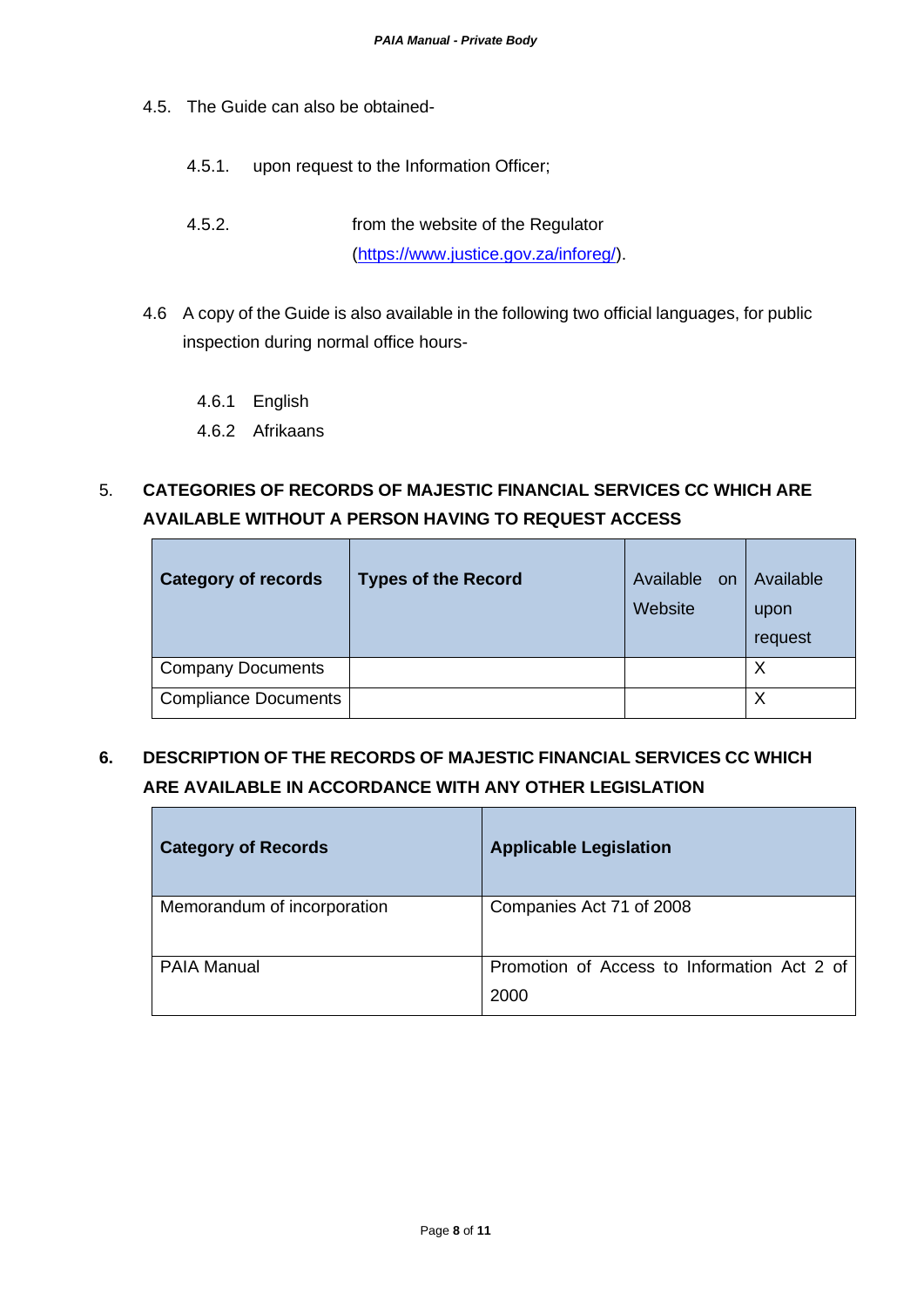**7. DESCRIPTION OF THE SUBJECTS ON WHICH THE BODY HOLDS RECORDS AND CATEGORIES OF RECORDS HELD ON EACH SUBJECT BY MAJESTIC FINANCIAL SERVICES CC**

| Subjects on which the body<br>holds records |            |                              |        | <b>Categories of records</b> |                  |       |        |
|---------------------------------------------|------------|------------------------------|--------|------------------------------|------------------|-------|--------|
| <b>Strategic</b>                            | Documents, | Plans,                       | Annual | Reports,                     | <b>Strategic</b> | Plan, | Annual |
| Proposals                                   |            |                              |        | Performance Plan.            |                  |       |        |
| <b>Human Resources</b>                      |            | - HR policies and procedures |        |                              |                  |       |        |
|                                             |            |                              |        | - Advertised posts           |                  |       |        |
|                                             |            |                              |        | - Employees records          |                  |       |        |
|                                             |            |                              |        |                              |                  |       |        |

#### **8. PROCESSING OF PERSONAL INFORMATION**

#### **8.1 Purpose of Processing Personal Information**

The purpose or reasons for processing personal information is for client needs analysis, for third party product recommendation and for product providers

# **8.2 Description of the categories of Data Subjects and of the information or categories of information relating thereto**

| <b>Categories of Data</b><br><b>Subjects</b> | Personal Information that may be processed         |
|----------------------------------------------|----------------------------------------------------|
| Customers / Clients                          | address, registration numbers or identity<br>name, |
|                                              | numbers, employment status and bank details        |
| <b>Service Providers</b>                     | names, registration number, vat numbers, address,  |
|                                              | trade secrets and bank details                     |
| <b>Employees</b>                             | address, qualifications, gender and race           |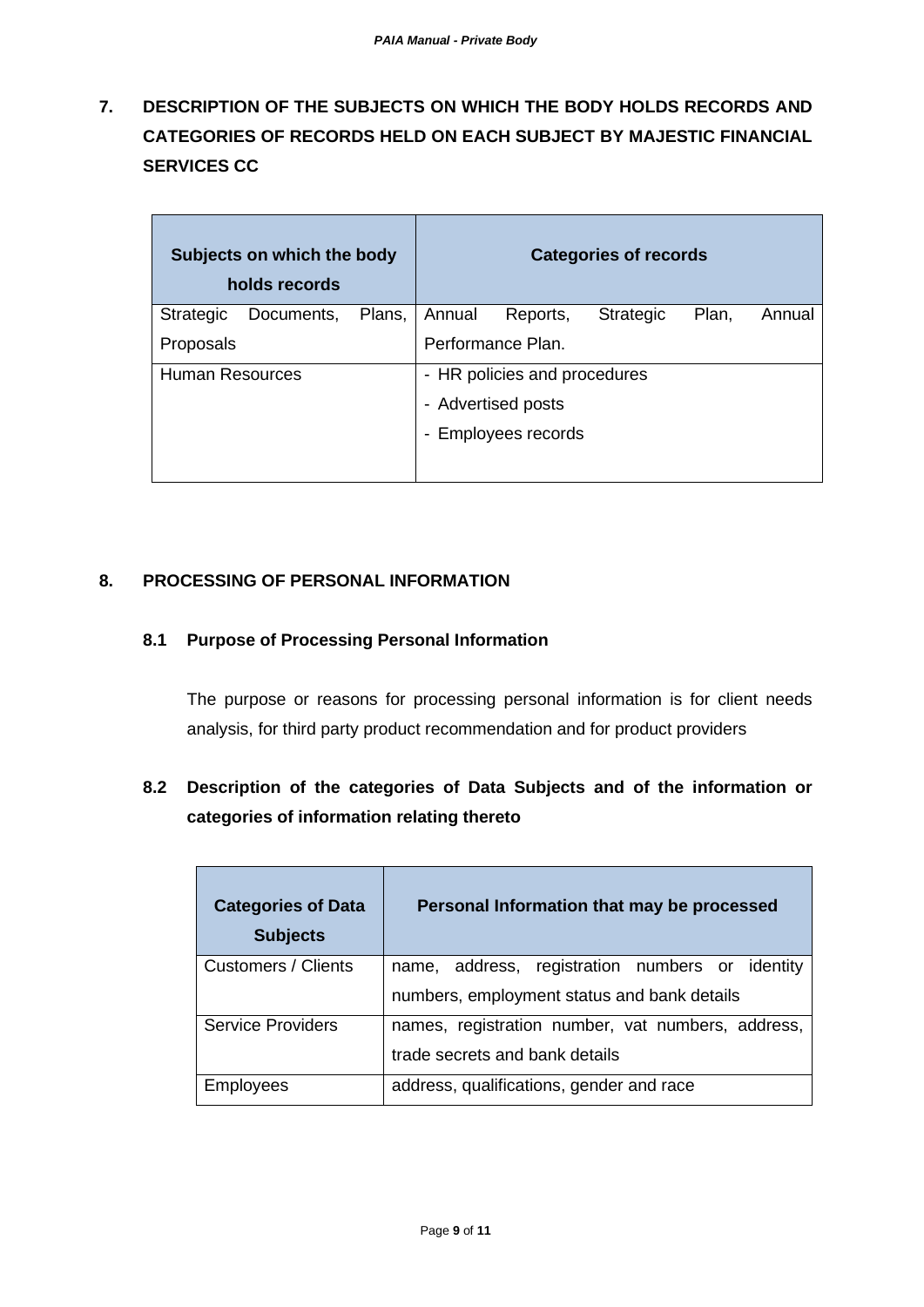**8.3 The recipients or categories of recipients to whom the personal information may be supplied**

| <b>Category of personal information</b> | Recipients or Categories of Recipients to<br>whom the personal information may<br>be<br>supplied |
|-----------------------------------------|--------------------------------------------------------------------------------------------------|
| Identity number and names, for          | South African Police Services                                                                    |
| criminal checks                         |                                                                                                  |
| Qualifications, for qualification       | South African Qualifications Authority                                                           |
| verifications                           |                                                                                                  |
| Credit and payment history, for         | <b>Credit Bureaus</b>                                                                            |
| credit information                      |                                                                                                  |

#### **8.4 Planned transborder flows of personal information**

*None*

**8.5 General description of Information Security Measures to be implemented by the responsible party to ensure the confidentiality, integrity and availability of the information**

Data Encryption; Anti-virus and Anti-malware Solutions.

#### **9. AVAILABILITY OF THE MANUAL**

- 9.1 A copy of the Manual is available-
	- 9.1.1 on www.majestic.co.za
	- 9.1.2 head office of Majestic Financial Services CC for public inspection during normal business hours;
	- 9.1.3 to any person upon request and upon the payment of a reasonable prescribed fee; and